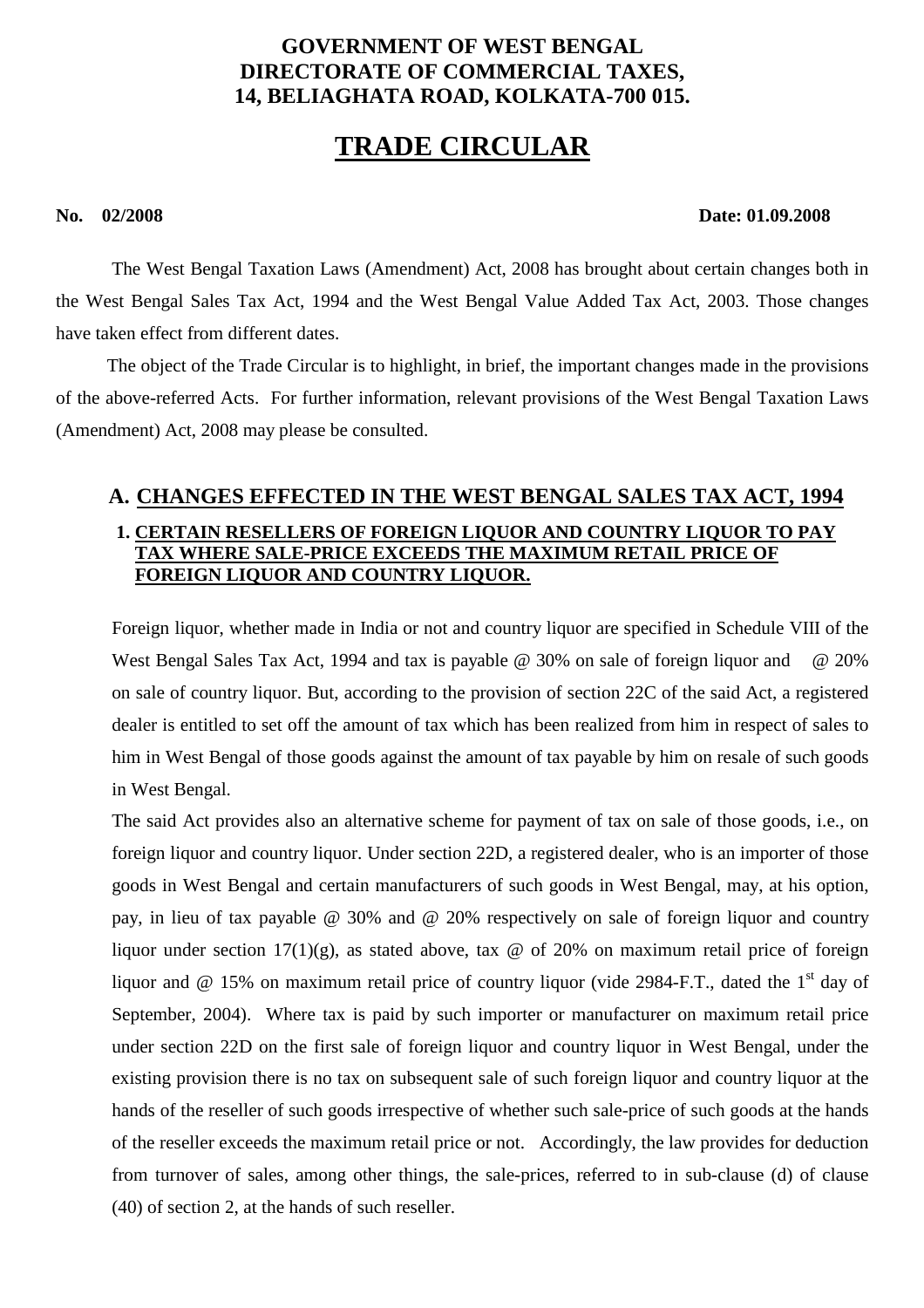Now, amendment has been made in the said sub-clause (d) of clause (40) of section 2 on and from 01-09-2008. Under the amended provision, the above deduction of sale-prices from turnover of sales has been withdrawn where the sale-price of such goods on any subsequent sale, as mentioned above, exceeds the maximum retail price of such goods.

 Thus any dealer who effects sale of Foreign Liquor exceeding maximum retail price, such dealer will not be able to claim deduction from this turnover of the sale price of such goods, which otherwise all the dealers, irrespective of the sale price exceeding MRP or not enjoyed prior to this amendment. In normal course, such dealers would have, therefore, become liable to tax @ 30% on sale of the Foreign Liquor and would have been entitled to claim set off for the amount of tax which has been realized from such dealers at the time of purchase the Foreign Liquor by such dealers. However, by virtue of insertion of Sub-Section 2 of Section 22(D), such dealers will be liable to pay taxes only @ 20% [as specified in the notification issued under Sub-Section 1 of Section 22(D)] on the sale price of the goods which are sold at a price exceeding MRP after deduction of MRP for the corresponding goods.

 For example, where a dealer, owning a bar, sells to its customer foreign liquor packed in a bottle, even in parts, the maximum retail price of which is assumed to be Rs.1200, including opening stock of such goods held, if any, and on prior sale of which tax was paid on maximum retail price of such foreign liquor by an importer or certain manufacturer, registered under the Act, at a sale-price (excluding tax) of, say, Rs.3000, such dealer owning the bar, who has been paying no tax at present on the strength of the existing provision of section 2(40)(d), shall have to pay tax on and from 01-09- 2008 @ 20% on sale of foreign liquor under the newly introduced sub-section, (2), of section 22D on the difference of the amount of sale-price (excluding tax) of the quantity such gods and the maximum retail price of the equal quantity of such goods, i.e. in the case of the above example on the amount of Rs.1800 (Rs.3000-Rs.1200).

#### **2. VOLUNTARY DISCLOSURE SCHEME OMITTED**

The section 90B provided an opportunity to dealers or persons enabling them to avoid penalty under section 76 or prosecution under section 88 by making a declaration before the Commissioner on or before the 30<sup>th</sup> day of September, 2003 in respect of any turnover of sales or purchases of goods relating to any return period for which no return had been furnished or where such turnover of sales or purchases were not disclosed in the return, etc. upon making payment of tax according to such declaration and a composition fee. As there was no scope for making the said declaration after the  $30<sup>th</sup>$  day of September, 2003, the said section 90B is omitted retrospectively from the 1<sup>st</sup> day of August, 2006.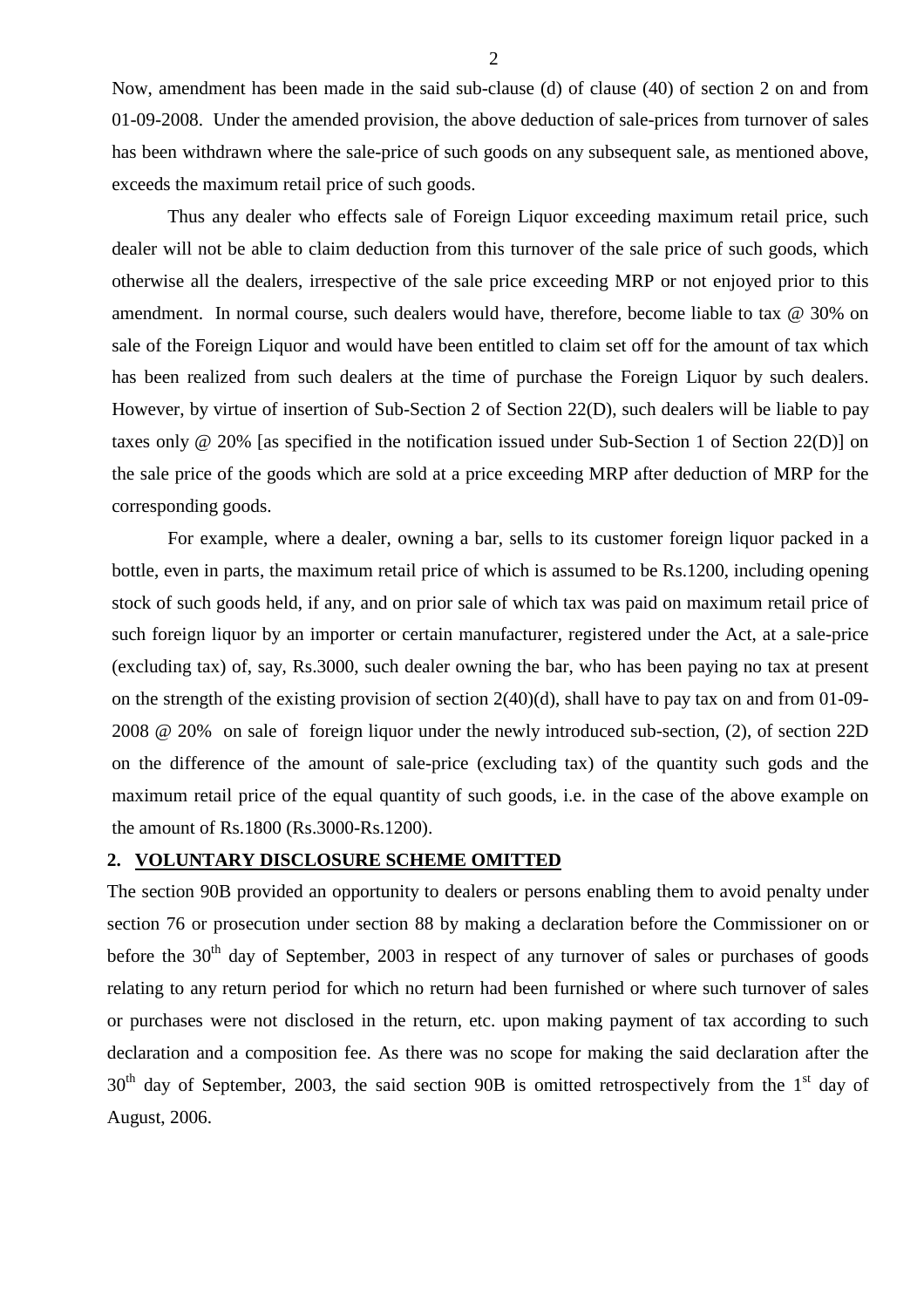### **3. RECTIFIED SPIRIT AND EXTRA NEUTRAL ALCOHOL (ENA) TRANSFERRED TO THE WEST BENGAL SALES TAX ACT, 1994**

Before the introduction of the West Bengal Value Added Tax Act, 2003 on and from 01.04.2005, "rectified spirit" and "Extra Neutral Alcohol (ENA)" were specified in Schedule IV of the West Bengal Sales Tax Act, 1994 and tax was levied under that Act upto 31.03.2005. But, on and from 01.04.2005, rectified spirit and Extra Neutral Alcohol have been brought under the ambit of the West Bengal Value Added Tax Act, 2003 and those goods are specified in Schedule CA of the said Act.

By way of amendment, effective retrospectively from the  $1<sup>st</sup>$  day of April, 2005, those two goods have been specified again in Schedule IV of the West Bengal Sales Tax Act, 1994 by withdrawing those goods from the ambit of the West Bengal Value Added Tax Act, 2003 and tax shall be levied on sale of those goods @ 20%.

# **B. CHANGES EFFECTED IN THE WEST BENGAL VALUE ADDED TAX ACT, 2003**

# **1.** WITHDRAWAL OF RECTIFIED SPIRIT AND EXTRA NEUTRAL ALCOHOL (ENA) FROM THE AMBIT OF THE WEST BENGAL VALUE ADDED TAX ACT, 2003

The definition of "goods" as provided in clause (15) of section 2 has been amended retrospectively from the 1<sup>st</sup> day of April, 2005. Rectified spirit and Extra Neutral Alcohol (ENA) were under the ambit of the West Bengal Sales Tax Act, 1994 upto the  $31<sup>st</sup>$  day of March, 2005. Those two goods were brought under the ambit of the West Bengal Value Added Tax Act, 2003 from the  $1<sup>st</sup>$  day of April, 2005 when the said Act came into force. Now, by way of insertion of a new sub-clause (cc) to clause (15) of section 2 retrospectively from the  $1<sup>st</sup>$  day of April, 2005, those two goods have been excluded from the scope of the West Bengal Value Added Tax Act, 2003 and therefore, those two goods have again become goods under the West Bengal Sales Tax Act, 1994 on and from the said date.

### **2.** AMENDMENT MADE IN THE PROVISION RELATING TO VERIFICATION OF RETURNS

By the West Bengal Finance Act, 2008, an amendment was caused on and from the  $1<sup>st</sup>$  day of April, 2008 in section 42 of the Act providing for verification of return also in the case where upon scrutiny of the return under section 41 or otherwise certain discrepancies are noticed in the return. In order to give clarity to the said amended provision, further amendment is made retrospectively from the above date in the said amended provision.

# **3.** TIME FOR CERTAIN REGISTERED DEALERS TO BRING TO THE NOTICE OF THE COMMISSIONER THE REFUND OF ACCUMULATED INPUT TAX CREDIT EXTENDED

In accordance with the existing provision of section  $46(1)(g)$ , a registered dealer who wants refund of the excess amount of input tax credit that has accumulated during a year but which has not been carried forward to a return period in the following year, is required to bring to the notice of the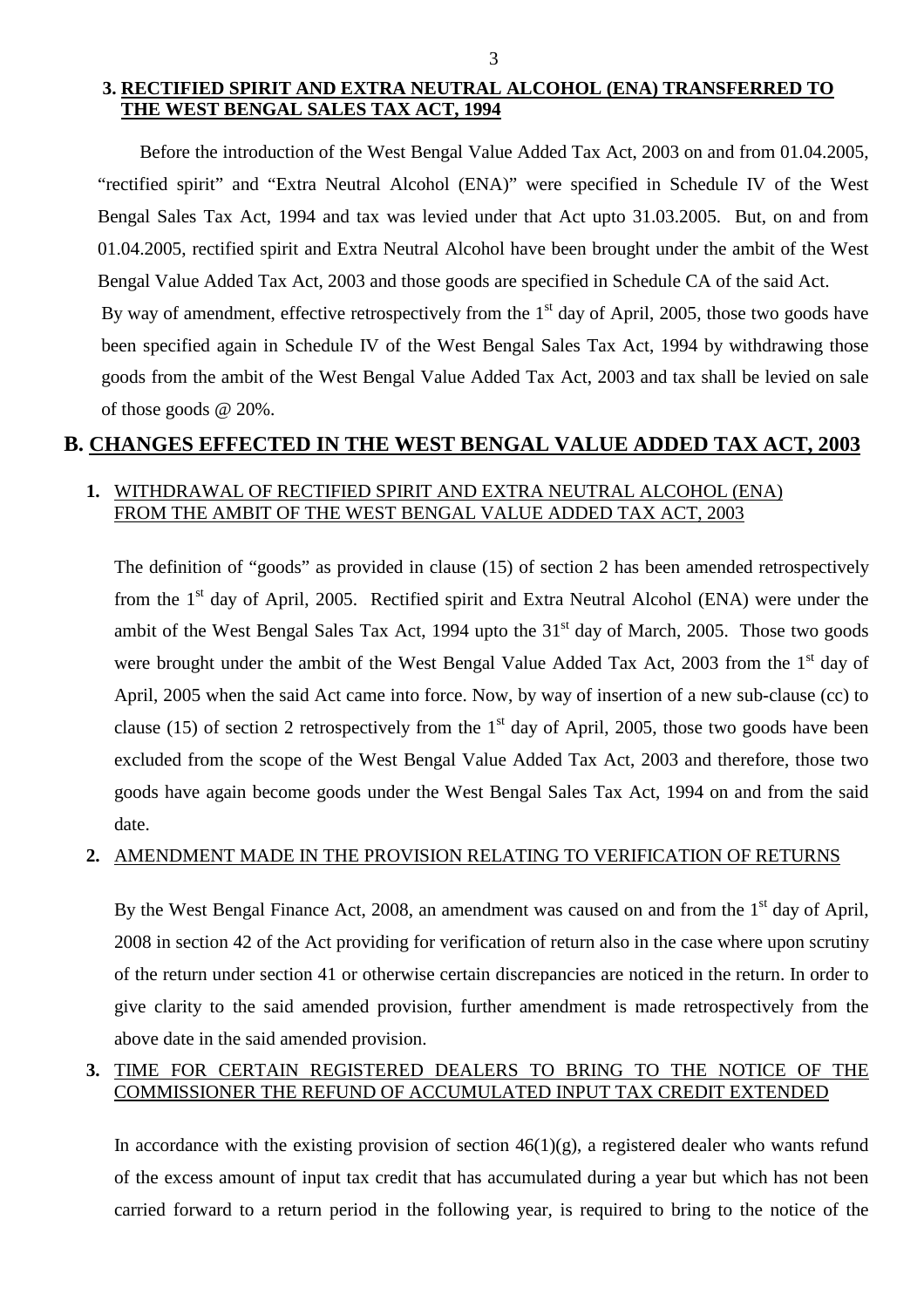Commissioner within three months from the end of the following year that he wants refund of the said excess amount of input tax credit which has been accumulated during that year. The said section  $46(1)(g)$  has been suitably amended retrospectively from the 1<sup>st</sup> day of April, 2005. According to the amended provision, a registered dealer can bring to the notice of the Commissioner the refund of the said excess amount of input tax credit within three months from the end of the following year or subject to the satisfaction of the Commissioner, within such further time not exceeding nine months from the end of the following year as may be allowed by the Commissioner.

#### **4.** DEMAND NOTICE AFTER ASSESSMENT TO BE ISSUED ALSO FOR PAYMENT OF LATE FEE DETERMINED AND THE AMOUNT OF INPUT TAX CREDIT CARRIED FORWARD BY THE DEALER TO THE NEXT RETURN PERIOD AS FOUND INADMISSIBLE

In accordance with the existing provision of section  $46(3)(b)$ , after the assessment is made under section 46, payment of net tax payable, interest determined and penalty imposed only can be demanded by issuing a notice. The said section 46(3)(b) has been amended to make provision retrospectively from the  $1<sup>st</sup>$  day April, 2007 for demand of late fee determined and also to make provision retrospectively from the  $1<sup>st</sup>$  day of April, 2005 for demand of the difference between the amount of input tax credit which the dealer has carried forward in the return for the next return period and the amount of net tax credit over output tax payable, as is found admissible upon assessment, which may be carried forward to the next return period or where no such amount which can be carried forward to the next refund period is found admissible upon assessment, the amount of input tax credit which the dealer has carried forward in the return for the next return period.

#### **5.** DATE WHEN THE ASSESSMENT IS DEEMED TO HAVE BEEN MADE

The sub-section (1) of section 47 provides under what circumstances the assessment in respect of any year or any return period of such year shall be deemed to have been made by the Commissioner. But, the said sub-section (1) does not state the date when the assessment is deemed to have been made.

According to the amendment made retrospectively from the  $1<sup>st</sup>$  day of April, 2005 in the said subsection the assessment in respect of a year or any return period of such year in accordance with the provision of section 47(1) shall be deemed to have been made by the Commissioner on the date mentioned in section 49(1) after which no assessment can be made.

### **6.** PROVISION MADE FOR REOPENING OF DEEMED ASSESSMENT WHERE THE EXCESS AMOUNT OF INPUT TAX CREDIT ACCUMULATED DURING A YEAR HAS NOT BEEN CARRIED FORWARD TO A RETURN PERIOD IN THE FOLLOWING YEAR

In accordance with the existing provision of section 47(4), there is scope for reopening of assessment deemed to have been made for making assessment of tax under sub-section (1) of section 46 where,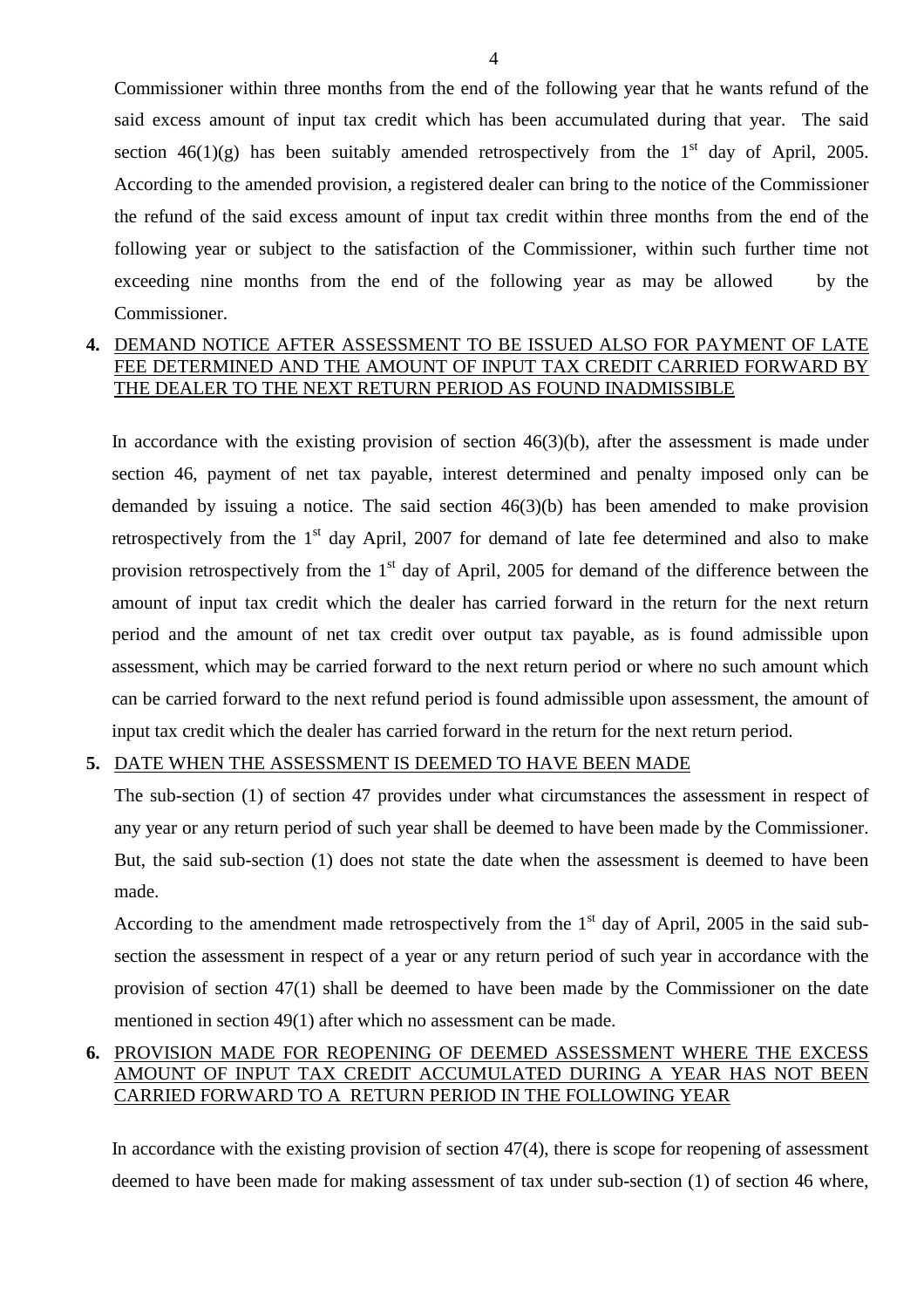due to error in fact or in law, an amount of net tax or interest or late fee has been paid by a dealer in excess of what was payable in respect of any return period.

In accordance with amendment made retrospectively from the  $1<sup>st</sup>$  day of April, 2005 in the said section 47(4), the provision is made also for reopening of assessment deemed to have been made for making fresh assessment of tax under sub-section (1) of section 46 where the excess amount of input tax credit, which has accumulated during a year, at his option, has not been carried forward to a return period of the following year.

A proviso has been added retrospectively from the  $1<sup>st</sup>$  day of April, 2005 to sub-section (4) of section 47 providing therein that the fresh assessment under sub-section (1) of section 46 for any year or part of a year shall be made, notwithstanding the provisions of section 49, on any date within two years from the date of passing of the order, in writing, for reopening the assessment in respect of such year or such part of a year, which is deemed to have been made in accordance with the provisions of subsection (1) of this section.

#### **7.** LIMITATION FOR ASSESSMENT WHERE REFUND HAS BEEN MADE TO REGISTERED DEALERS UNDER CLAUSE (a), CLAUSE (aa), OR CLAUSE (ab), OF SECTION 61 OR UNDER SECTION 22(8A)

In accordance with the existing provision of section 49(1) no assessment under section 46 shall be made after the 30<sup>th</sup> day of June next following the expiry of two years from the end of the year in respect of which or part of which the assessment is made.

A new proviso has been added retrospectively from the  $1<sup>st</sup>$  day of April, 2005 to section 49 providing therein that where an assessment under clause (e), or clause (ea), of sub-section (1) of section 46 is required to be made by the Commissioner, that is, where an assessment is required to be made by the Commissioner, where a refund has been made to a registered dealer under clause (a), clause (aa) or clause (ab), section 61 or under section 22(8A),such assessment shall, notwithstanding the provisions of sub-section (1) of section 49, be made within the prescribed date after which no assessment shall be made as referred to in that sub-section, or at any time within two years from the date of refund, whichever is later. Thus, assessments can be completed within 2 years of expiry from the date of refund, although period prescribed for completion of assessments under Section 49(1) has expired.

#### **8.** TIME FOR DISPOSAL OF APPEAL REDUCED

In accordance with the existing provision of section 84(1), if an appeal is not disposed of before the 31<sup>st</sup> December next following the expiry of two years from the date of its presentation, such appeal shall be deemed to have been disposed of in accordance with law and all the claims of the applicant shall be deemed to have been allowed in full, but where the Commissioner extends the time, such appeal may be disposed of during the period of one year immediately following the above – mentioned period of two years.